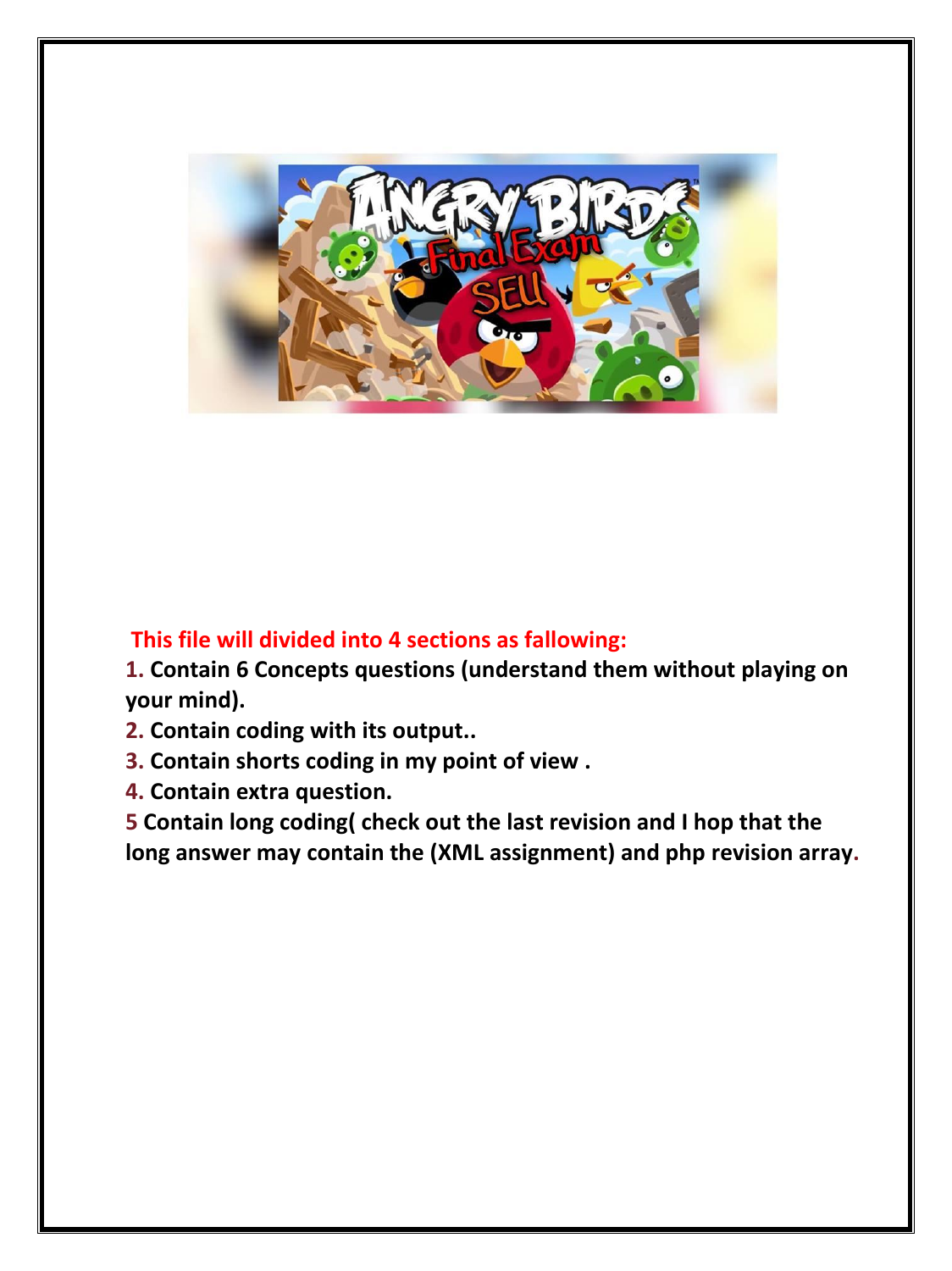# **Sections 1**

**Contain 6 Concepts questions (understand them without playing on your mind).**

1-Describe the three separate responsibilities in the MVC pattern and how each interacts with the other.

## **ANSWER:**

The controller is responsible for receiving the request and validating the input, the model interacts with the database, and the view produces human-consumable renderings of the result of the request. The sequence of interaction is that:

a. The controller receives the request and validates the inputs

b. The controller invokes the model to query or update the database.

c. The model returns the requested data.

d. The controller transforms the data into something the view can use and forwards the data to the view.

e. The view renders the result in a human-readable format and returns it to the controller.

f. The controller returns the rendered HTML to the web server.

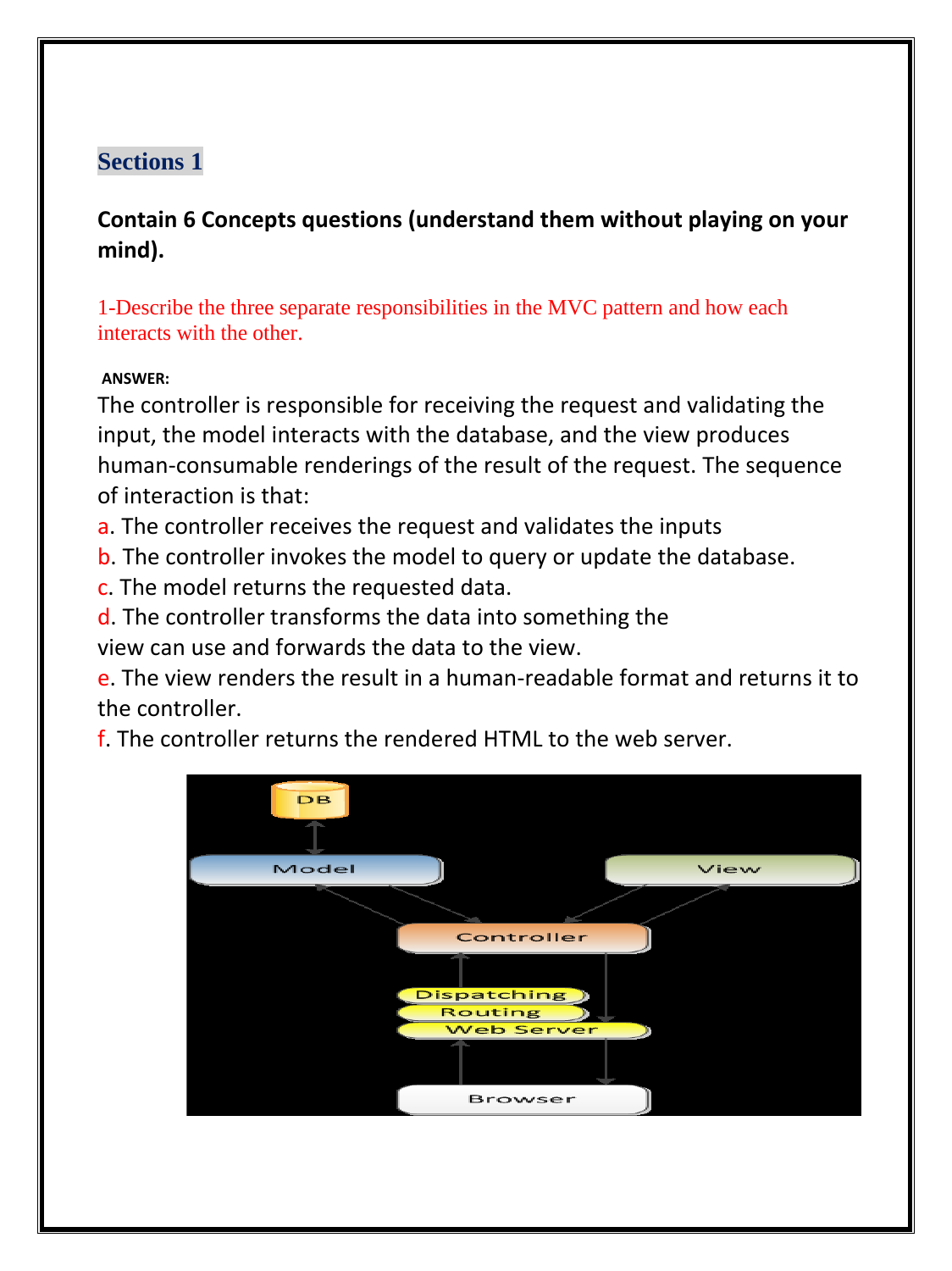# 2. What are the seven steps needed to use a database from within Java?

#### **ANSWER:**

- Load the JDBC driver
- Define the connection URL
- Establish the connection
- Create a Statement object
- Execute a query or update
- Process the results
- Close the connection**.**

# 3.What is the using of database transactions explain ?

When a database is updated, by default the changes are permanently written (or committed) to the database. However, this default behavior can be programmatically turned off. If auto committing is turned off and a problem occurs with the updates, then each change to the database can be backed out (or rolled back to the original values). If the updates execute successfully, then the changes can later be permanently committed to the database. This approach is known **as transaction management.**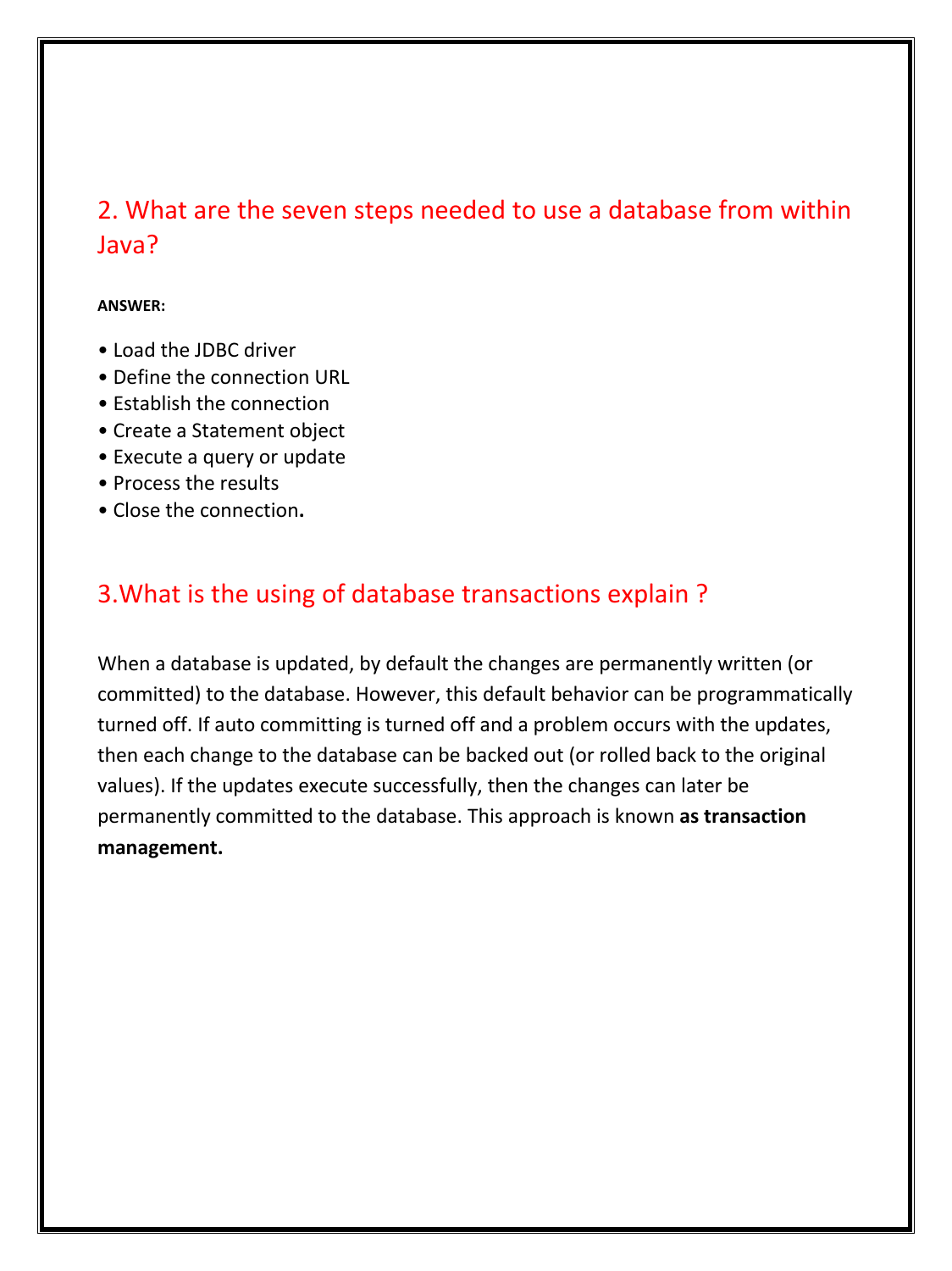# 4.What are Design Patterns explain them with your own words ?

#### **Strategy Pattern**

The **strategy pattern** is typically used when your programmer's algorithm should be interchangeable with different variations of the algorithm. For example, if you have code that creates an image, under certain circumstances, you might want to create JPEGs and under other circumstances, you might want to create GIF files

#### **Singleton Pattern**

The **singleton pattern** is probably one of the best-known design patterns. You have probably encountered many situations where you have an object that handles some centralized operation in your application, such as a logger object. In such cases, it is usually preferred for only one such application-wide instance to exist and for all application code to have the ability to access it.

#### **Factory Pattern**

Polymorphism and the use of base class is really the center of OOP. However, at some stage, a concrete instance of the base class's subclasses must be created. This is usually done using the factory pattern

#### **Observer Pattern**

PHP applications, usually manipulate data. In many cases, changes to one piece of data can affect many different parts of your application's code. For example, the price of each product item displayed on an e-commerce site in the customer's local currency is affected by the current exchange rate. Now, assume that each product item is represented by a PHP object that most likely originates from a database; the exchange rate itself is most probably being taken from a different source and is not part of the item's database entry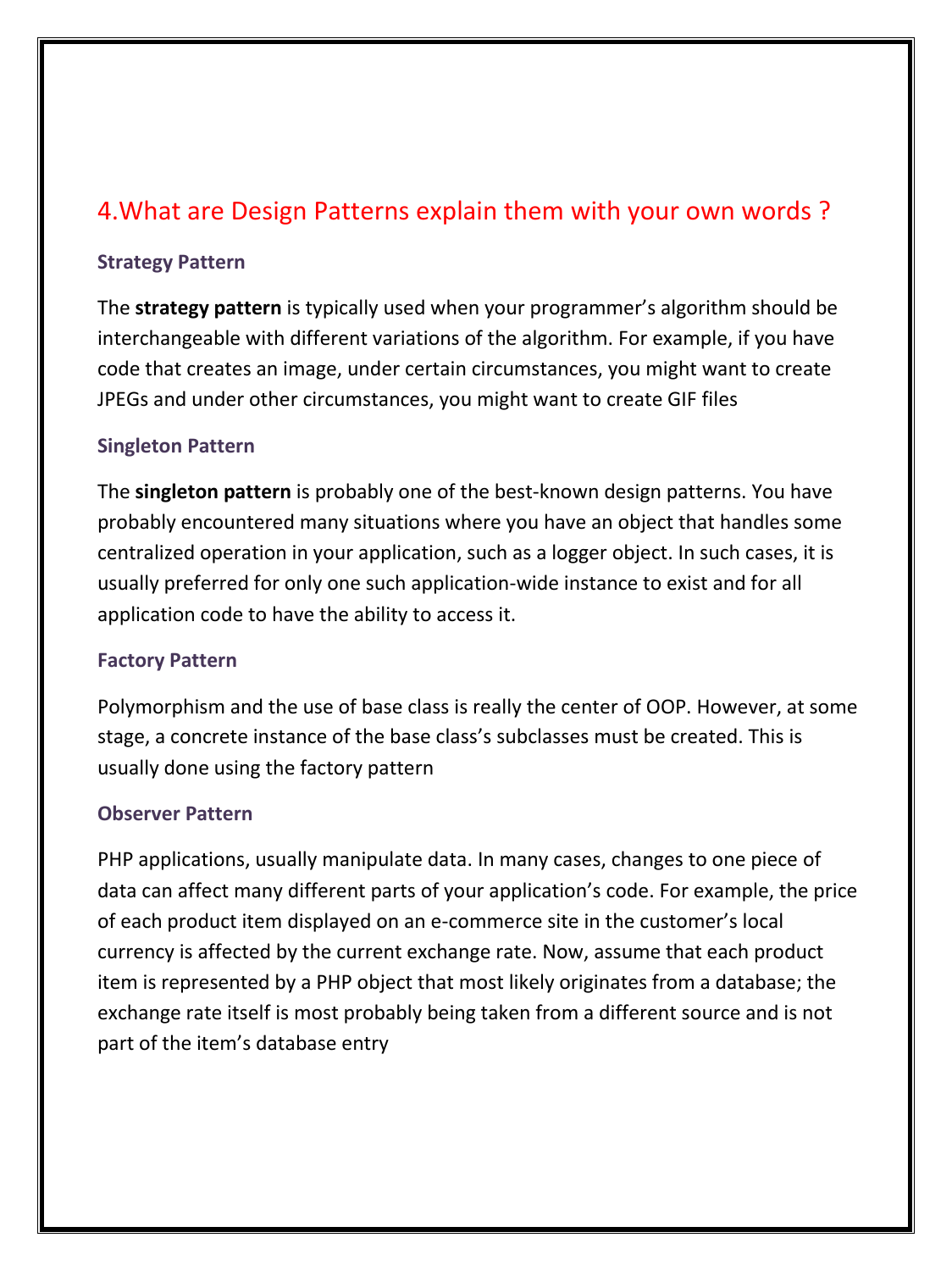#### **5.What are the techniques that make the script "SAFE"?**

#### **Input Validation**

For different kinds of input, you can use different methods. For instance, if you expect a parameter passed with the HTTP GET method to be an integer, force it to be an integer in your script.

#### **HMAC Verification**

If you need to prevent bad guys from tampering with variables passed in the URL (such as for a redirect as shown previously, or for links that pass special parameters to the linked script), you can use a hash, as shown in the following script.

#### **Input Filter**

By using PHP 5, you can add hooks to process incoming data, but it's mainly targeted at advanced developers with a sound knowledge of C and some knowledge of PHP internals. These hooks are called by the SAPI layer that treats the registering of the incoming data into PHP. One appliance might be to strip tags() all incoming data automatically. Although all this can be done in user land with a function such as sanitize vars(), this solution can only be enforced by writing a script that performs the desired processing and setting auto\_prepend\_file in php.ini to designate this script. Setting auto\_prepend causes the processing script to be run at the beginning of every script. On the other hand, the server administrator can enforce a solution. For information on this, see http://www.derickrethans.nl/sqlite filter.php for an implementation of a filter that uses SQLite as an information source for filter rules.

### **Working with Passwords**

Another appliance of hash functions is authenticating a password entered in a form on your web site with a password stored in your database. For obvious reasons, you don't want to store unencrypted passwords in your database. You want to prevent evil hackers who have access to your database (because the sysadmin blundered) from stealing passwords used by your clients. Because hash functions are not at all reversible, you can store the password hashed with a function like  $mds()$  or  $shat()$  so the evil hackers can't get the password in plain text.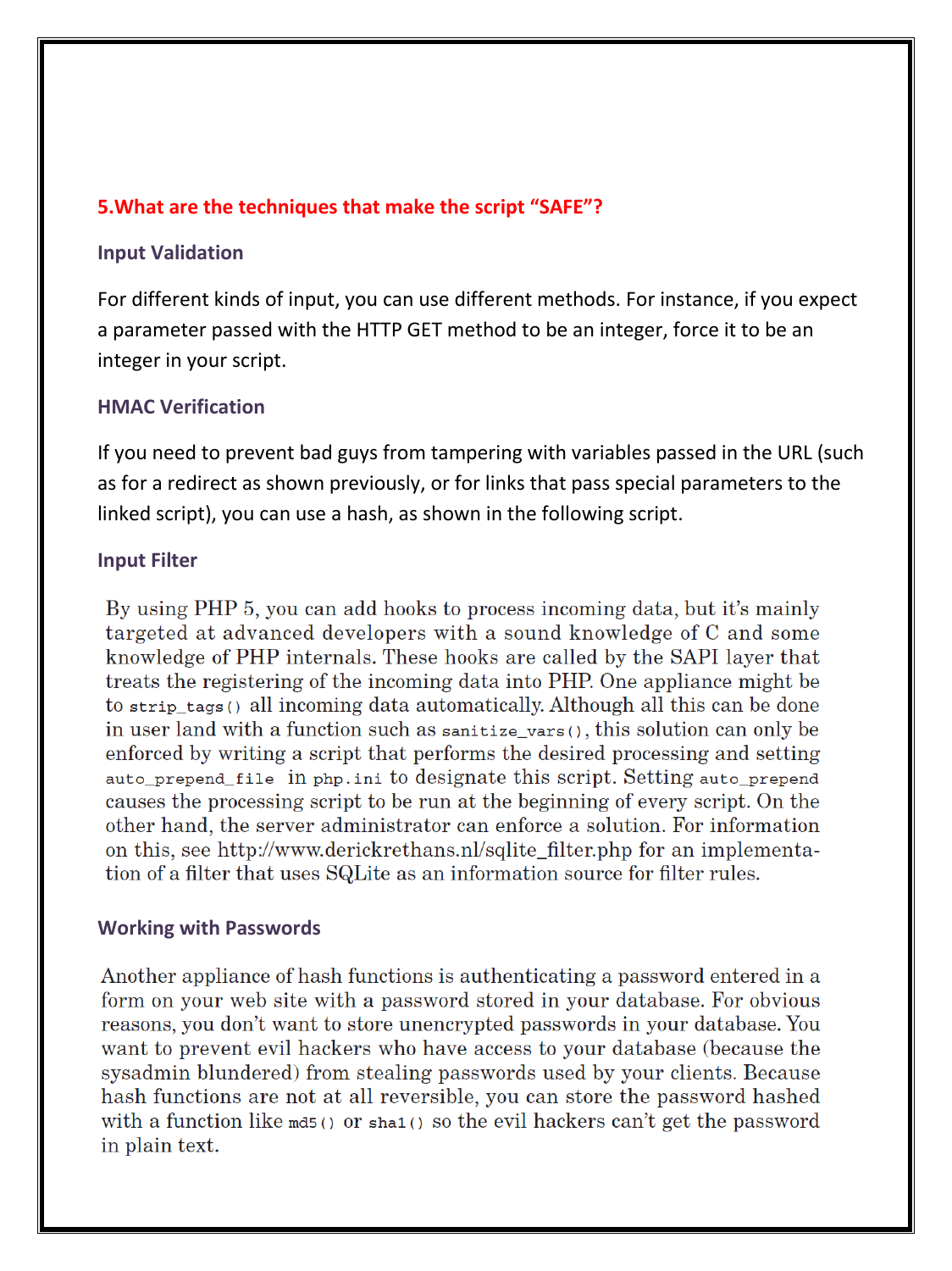#### **6. [Discuss](https://www.google.com.sa/url?sa=t&rct=j&q=&esrc=s&source=web&cd=1&cad=rja&uact=8&ved=0CB4QFjAA&url=http%3A%2F%2Fdictionary.reference.com%2Fbrowse%2Fdiscuss&ei=WZ1rVZDKJY7doASE04PAAg&usg=AFQjCNHSZnPuDdM9TSTC2VVLwMg0q3NkVA&sig2=A3A3Y8XHDc6DWFGUkOmU6Q) Buffered Versus Unbuffered Queries**

Buffered queries will retrieve the query results and store them in memory on the client side, and subsequent calls to get rows will simply spool through local memory. Buffered queries have the advantage that you can seek in them, which means that you can move the "current row" pointer around in the result set freely because it is all in the client. Their disadvantage is that extra memory is required to store the result set, which could be very large, and that the PHP function used to run the query does not return until all the results have been retrieved

## **Sections 2**

**Contain coding with its output..**

**7.FIND THE OUTPUT OF THE FOLLWING**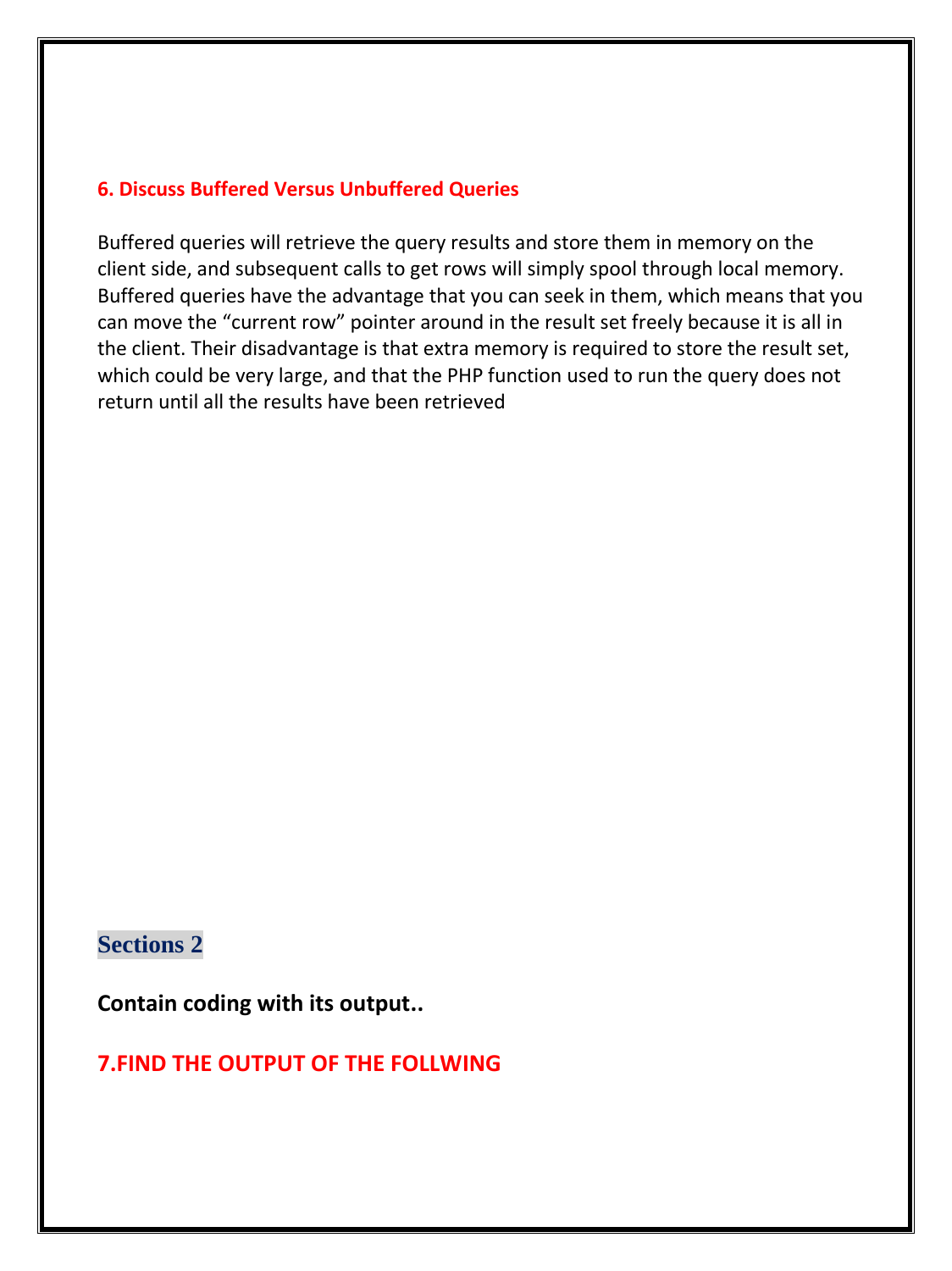| Source        |     | K<br>AAAAH<br>$\gamma$ $\gamma$<br>설 일   0<br>4 J C<br>History<br><b>FREE</b><br>$\rightarrow$ |
|---------------|-----|------------------------------------------------------------------------------------------------|
| $\mathtt 1$   |     | html                                                                                           |
| $\frac{2}{3}$ | ģ   | $<$ html $>$                                                                                   |
|               | ė   | <head></head>                                                                                  |
| $\bf{4}$      |     | <title></title>                                                                                |
| 5             |     | $\langle$ /head>                                                                               |
| $6\n7$        | Ė   | <body></body>                                                                                  |
|               |     | $\langle$ ?php                                                                                 |
| 8             |     |                                                                                                |
| $\mathbf{9}$  |     | $S_{\mathbf{X}} = 7$ ;                                                                         |
| 10            |     |                                                                                                |
| 11            | $-$ | do { echo "x is: $$x"$ ; $$x++;$ }                                                             |
| 12            |     |                                                                                                |
| 13            |     | while $(Sx \leq 5)$ ;                                                                          |
| 14            |     |                                                                                                |
| 15            |     | $\rightarrow$                                                                                  |
| 16            |     |                                                                                                |
| 17            |     |                                                                                                |
| 18            |     |                                                                                                |
| 19            |     |                                                                                                |

**THE OUTPUT:**

## **x is: 7**

**………………………………………………………………………………………………** Source History | @ . . . Q & & B Q ( & & B | 2 2 | 0 0 | 2 1 6 <!DOCTYPE html>  $\overline{1}$  $2 \oplus \text{chtm1}$ <br>3  $\oplus$  <html> <head>  $\,$  4  $\,$ <title></title>  $\langle$ /head>  $\sf{s}$  $\begin{array}{c} 5 \\ 6 \end{array}$  $\frac{\text{y}}{\text{y}}$  $7$  $\epsilon$  $\overline{9}$  $\$a = 20;$  $10<sub>10</sub>$ 11  $\Box$  function myFunction (\$b) {  $\frac{1}{2}$   $\frac{1}{2}$   $\frac{1}{2}$   $\frac{1}{2}$   $\frac{1}{2}$   $\frac{1}{2}$   $\frac{1}{2}$   $\frac{1}{2}$   $\frac{1}{2}$   $\frac{1}{2}$   $\frac{1}{2}$   $\frac{1}{2}$   $\frac{1}{2}$   $\frac{1}{2}$   $\frac{1}{2}$   $\frac{1}{2}$   $\frac{1}{2}$   $\frac{1}{2}$   $\frac{1}{2}$   $\frac{1}{2}$   $\frac{1}{2}$   $\frac{1}{2}$   $12$ global  $\frac{2}{3}$ a,  $\frac{2}{3}$ c;<br>return  $\frac{2}{3}$ c = ( $\frac{2}{3}$ b +  $\frac{2}{3}$ a); 13  $1\,4$  $\rightarrow$  $15$  $16$ print myFunction  $(40) + $c;$ 17  $18\,$  $\rightarrow$ 19 </body>  $20<sub>1</sub>$  $\mathbf{1}$  $\mathbf{Q}$  $\leftrightarrow$  html  $\gg$ 

#### **THE OUTPUT:**

**120**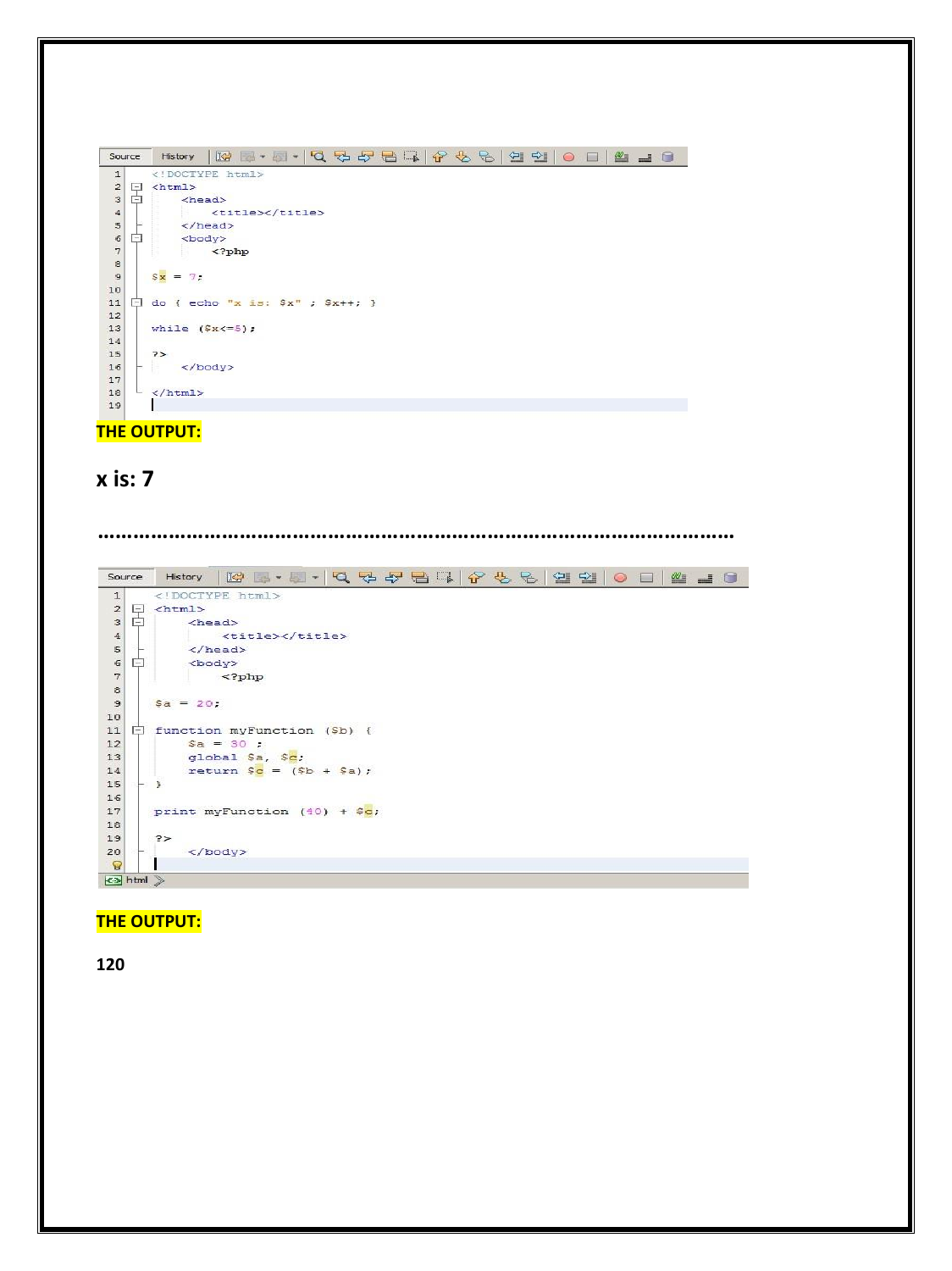| Source              |   | K<br>E-E-Q & & B I & & &<br>21<br>$41$ $-1$ $-$<br>$\circ$<br>History |  |  |
|---------------------|---|-----------------------------------------------------------------------|--|--|
| $\mathtt{1}$        |   | DOCTYPE html                                                          |  |  |
| $\frac{2}{3}$       | 모 | $<$ html>                                                             |  |  |
|                     | 白 | <head></head>                                                         |  |  |
|                     |   | <title></title>                                                       |  |  |
| 4567                |   | $\langle$ /head>                                                      |  |  |
|                     | 白 | <body></body>                                                         |  |  |
|                     |   | $\langle$ ?php                                                        |  |  |
| $\frac{8}{9}$       |   |                                                                       |  |  |
|                     |   | $\frac{1}{2}$ = array (0.001 => 'b', .1 => 'c');                      |  |  |
| 10                  |   |                                                                       |  |  |
| 11                  |   | print $r$ ( $sa$ );                                                   |  |  |
| 12                  |   |                                                                       |  |  |
| 13                  |   | $\geq$                                                                |  |  |
| 14                  |   |                                                                       |  |  |
| 15                  |   |                                                                       |  |  |
| 16<br>17            |   | $\langle$ /html>                                                      |  |  |
|                     |   |                                                                       |  |  |
|                     |   |                                                                       |  |  |
|                     |   |                                                                       |  |  |
|                     |   |                                                                       |  |  |
| <> html > <> body > |   |                                                                       |  |  |

# **THE OUTPUT:**

# **Array ( [0] => c )**

**…………………………………………………………………………………………………………………**

| Source                  |                 | <b>MI.I.Q &amp; &amp; BIQ &amp; &amp; &amp; 220</b><br>8439<br>History |
|-------------------------|-----------------|------------------------------------------------------------------------|
| $\mathbf 1$             |                 | html                                                                   |
| $\overline{\mathbf{c}}$ | $\Box$          | $<$ html>                                                              |
| 3                       | Ė               | <head></head>                                                          |
| $\bf{4}$                |                 | <title></title>                                                        |
| 5                       |                 | $\langle$ /head>                                                       |
| 6                       | 白               | <body></body>                                                          |
| $\overline{7}$          |                 | $\langle$ ?php                                                         |
| 8                       |                 |                                                                        |
| $\overline{9}$          | F               | switch $(1)$ {                                                         |
| 10                      | $\vert - \vert$ | case 1 : print ("Book Details");                                       |
| 11                      | o               | case 2 : print ("Book Author");                                        |
| 12                      | Ė               | default : print ("Missing Book");                                      |
| 13                      |                 | - 3                                                                    |
| 14                      |                 |                                                                        |
| 15                      |                 | $\Rightarrow$                                                          |
| 16                      |                 |                                                                        |
| 17                      |                 |                                                                        |
| 18                      |                 | $\langle$ /html>                                                       |
| 19                      |                 |                                                                        |
|                         |                 |                                                                        |

# **THE OUTPUT:**

L

**Book Details Book Author Missing Book** 

**……………………………………………………………………………………………………….**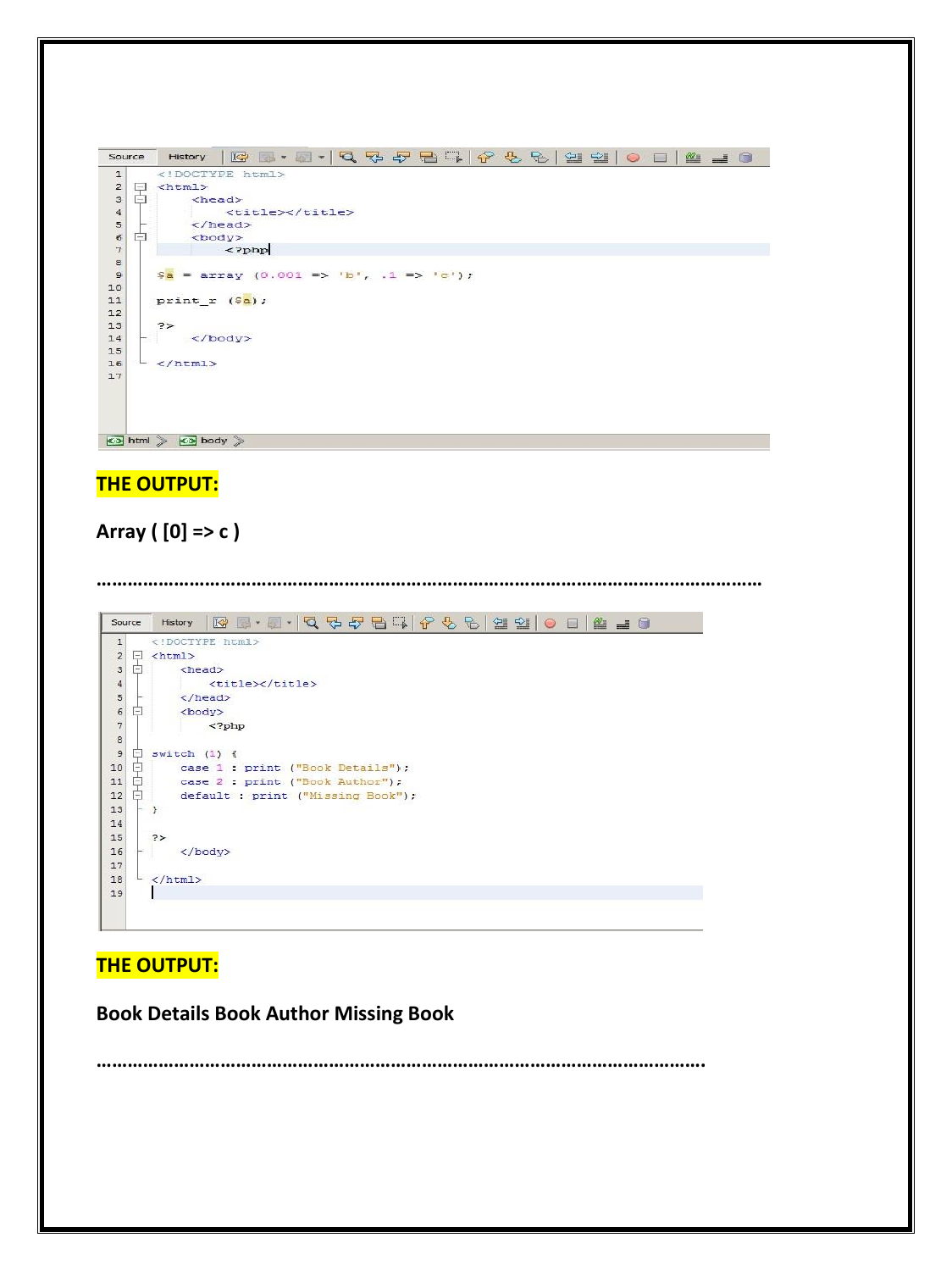| Source                                     |    | $\boxtimes \textcolor{red}{\blacksquare \bullet \textcolor{red}{\blacksquare \bullet \blacksquare \bullet \blacksquare \bullet \blacksquare \bullet \blacksquare \bullet \blacksquare \bullet \blacksquare \bullet \blacksquare \bullet \blacksquare \bullet \blacksquare \bullet \blacksquare \bullet \blacksquare \bullet \blacksquare \bullet \blacksquare \bullet \blacksquare \bullet \blacksquare \bullet \blacksquare \bullet \blacksquare \bullet \blacksquare \bullet \blacksquare \bullet \blacksquare \bullet \blacksquare \bullet \blacksquare \bullet \blacksquare \bullet \blacksquare \bullet \blacksquare \bullet \blacksquare \bullet \blacksquare \bullet \blacksquare \bullet \blacksquare \bullet \blacksquare \bullet \blacksquare \bullet \blacksquare \bullet \$<br>History |
|--------------------------------------------|----|----------------------------------------------------------------------------------------------------------------------------------------------------------------------------------------------------------------------------------------------------------------------------------------------------------------------------------------------------------------------------------------------------------------------------------------------------------------------------------------------------------------------------------------------------------------------------------------------------------------------------------------------------------------------------------------------------------------------------------------------------------------------------------------------------|
| $\mathbf 1$                                |    | html                                                                                                                                                                                                                                                                                                                                                                                                                                                                                                                                                                                                                                                                                                                                                                                               |
| $\overline{c}$                             | 早日 | $<$ html>                                                                                                                                                                                                                                                                                                                                                                                                                                                                                                                                                                                                                                                                                                                                                                                          |
| 3                                          |    | <head></head>                                                                                                                                                                                                                                                                                                                                                                                                                                                                                                                                                                                                                                                                                                                                                                                      |
|                                            |    | <title></title>                                                                                                                                                                                                                                                                                                                                                                                                                                                                                                                                                                                                                                                                                                                                                                                    |
| $\begin{array}{c} 4 \\ 5 \\ 6 \end{array}$ |    |                                                                                                                                                                                                                                                                                                                                                                                                                                                                                                                                                                                                                                                                                                                                                                                                    |
|                                            | E  | <body></body>                                                                                                                                                                                                                                                                                                                                                                                                                                                                                                                                                                                                                                                                                                                                                                                      |
| 7                                          |    | $\langle$ ?php                                                                                                                                                                                                                                                                                                                                                                                                                                                                                                                                                                                                                                                                                                                                                                                     |
| o o                                        |    |                                                                                                                                                                                                                                                                                                                                                                                                                                                                                                                                                                                                                                                                                                                                                                                                    |
|                                            |    | $sa = 'false';$                                                                                                                                                                                                                                                                                                                                                                                                                                                                                                                                                                                                                                                                                                                                                                                    |
| 10                                         |    |                                                                                                                                                                                                                                                                                                                                                                                                                                                                                                                                                                                                                                                                                                                                                                                                    |
| 11                                         |    | if $(Sa)$                                                                                                                                                                                                                                                                                                                                                                                                                                                                                                                                                                                                                                                                                                                                                                                          |
| 12                                         |    |                                                                                                                                                                                                                                                                                                                                                                                                                                                                                                                                                                                                                                                                                                                                                                                                    |
| 13                                         | Ė  | { echo 'true';                                                                                                                                                                                                                                                                                                                                                                                                                                                                                                                                                                                                                                                                                                                                                                                     |
| 14                                         |    | J.                                                                                                                                                                                                                                                                                                                                                                                                                                                                                                                                                                                                                                                                                                                                                                                                 |
| 15                                         |    | else                                                                                                                                                                                                                                                                                                                                                                                                                                                                                                                                                                                                                                                                                                                                                                                               |
| 16                                         | Q  | echo 'false';<br>$\epsilon$                                                                                                                                                                                                                                                                                                                                                                                                                                                                                                                                                                                                                                                                                                                                                                        |
| 17                                         |    | ž.                                                                                                                                                                                                                                                                                                                                                                                                                                                                                                                                                                                                                                                                                                                                                                                                 |
| 18                                         |    | $\rightarrow$                                                                                                                                                                                                                                                                                                                                                                                                                                                                                                                                                                                                                                                                                                                                                                                      |
| 19                                         |    |                                                                                                                                                                                                                                                                                                                                                                                                                                                                                                                                                                                                                                                                                                                                                                                                    |
| 20                                         |    | $\langle / \text{html} \rangle$                                                                                                                                                                                                                                                                                                                                                                                                                                                                                                                                                                                                                                                                                                                                                                    |
| 21                                         |    |                                                                                                                                                                                                                                                                                                                                                                                                                                                                                                                                                                                                                                                                                                                                                                                                    |
| $\geqslant$                                |    |                                                                                                                                                                                                                                                                                                                                                                                                                                                                                                                                                                                                                                                                                                                                                                                                    |
|                                            |    |                                                                                                                                                                                                                                                                                                                                                                                                                                                                                                                                                                                                                                                                                                                                                                                                    |

### **THE OUTPUT:**

**true**

# **Sections 3**

**Contain shorts coding in my point of view (try to find another example for CSS embedding with html).**

**8. Write a statement that loads the Apache Derby driver for the built-in embedded Java Database?**

#### **ANSWER:**

**Class.forName("org.apache.derby.jdbc.EmbeddedDriver");**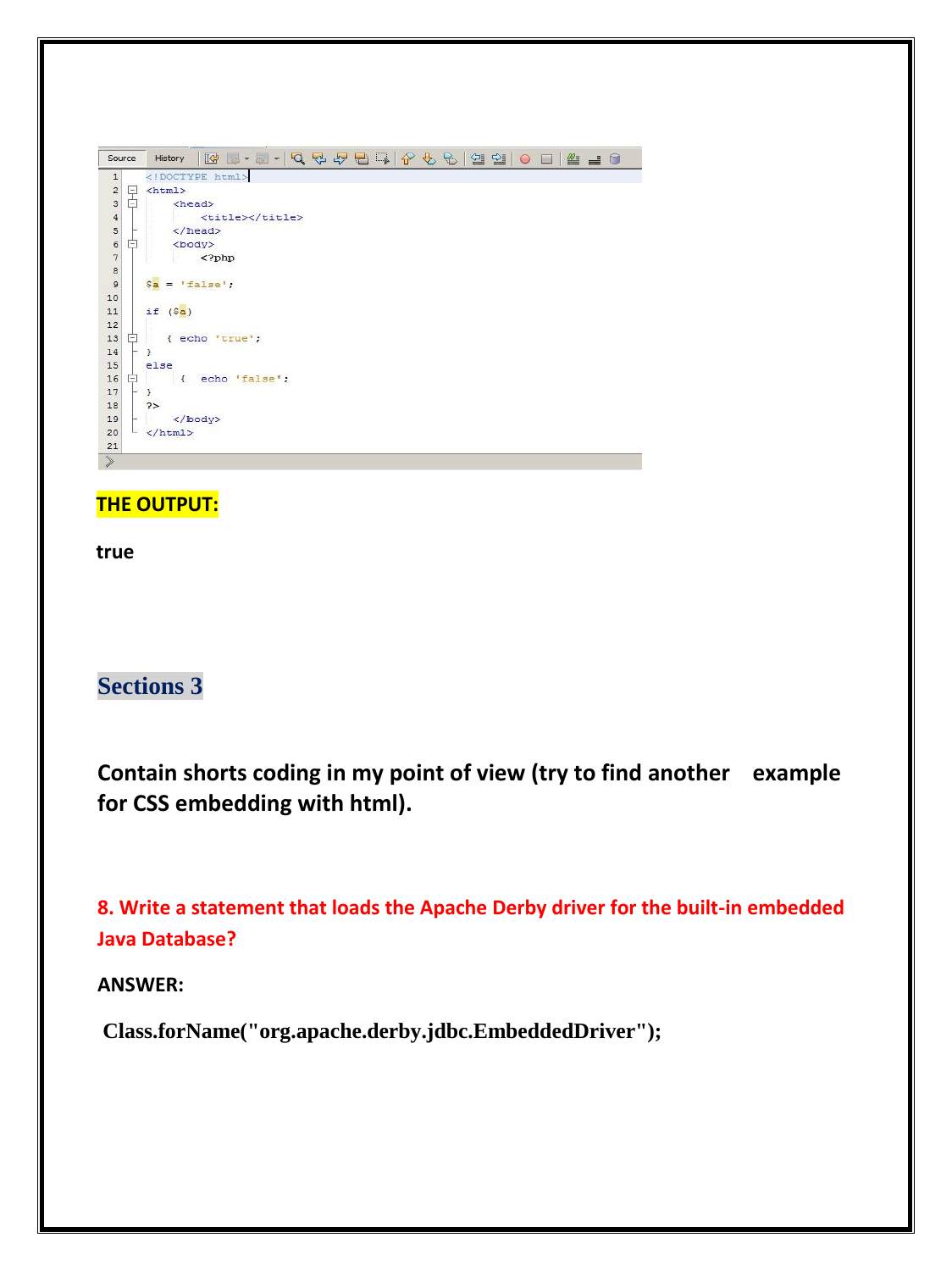**9. Write a statement that creates a Connection object using a URL for the database called "employees" using the Apache Derby embedded database?**

#### **ANSWER:**

**Connection conn = DriverManager.getConnection("jdbc:derby:employees");**

**10.Write a php command that you must use to start using session variable.** Session start ( ) ;

**11.Write a php variable that the student name is ahmed. \$\_SESSION ['student'] = "ahmed" ;** 

#### **12. What are the types of CSS Syntax Selector Strings**

**Single element type:**

{ font-size:smaller; letter-spacing:1em } D

#### **Multiple element types:**

h1, h2, h3, h4, h5, h6 { background-color: purple } **All element types:**

\* { font-weight:bold }

**Specific elements by id:**

#p1, #p3 { background-color:aqua }

## **Source anchor elements:**

a:link { color:black } a:visited { color:yellow } a:hover { color:green } a:active { color:red }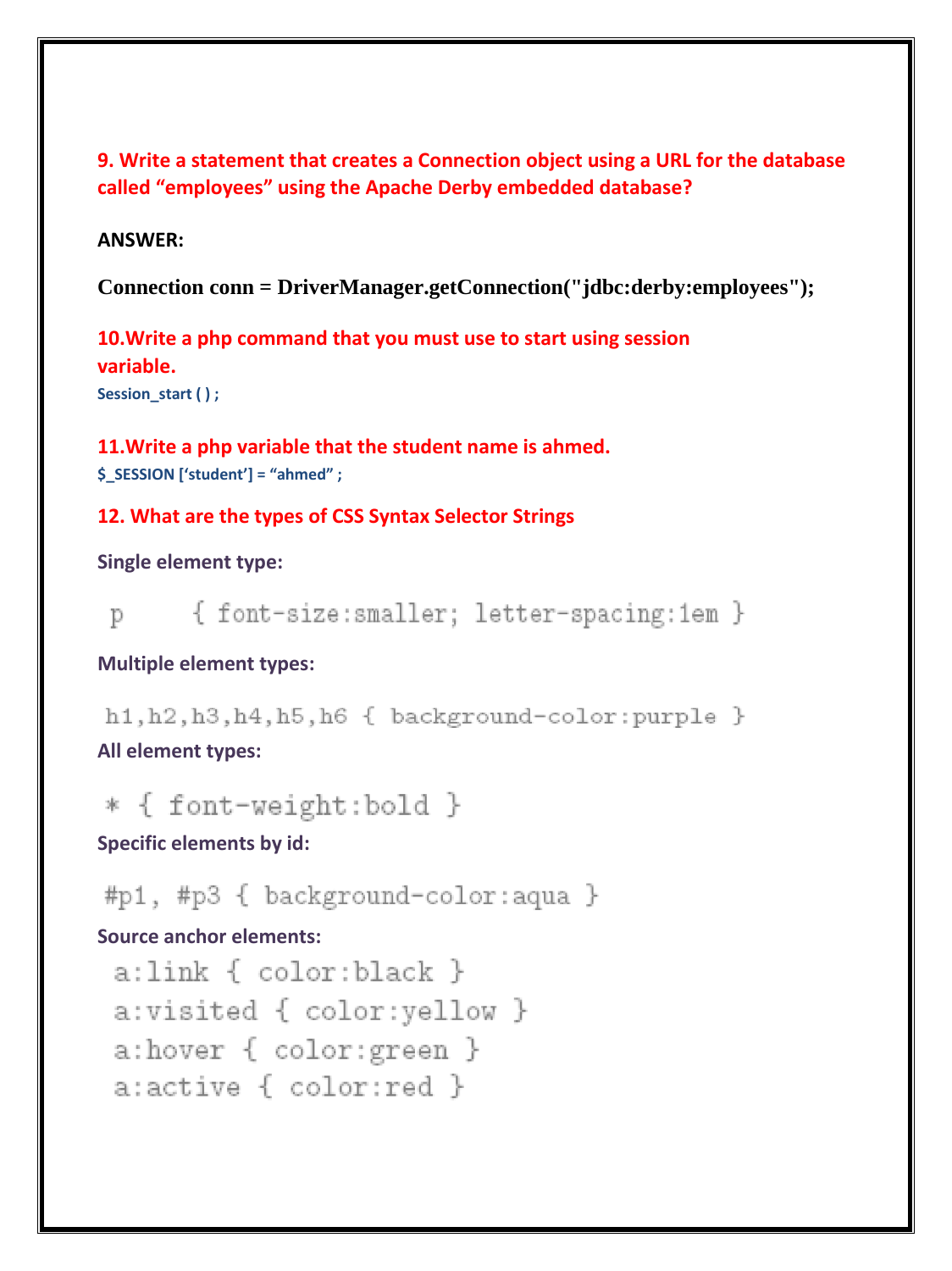**Style sheets can be embedded directly in HTML document using style element.**

```
<head><title>InternalStyleSheet.html</title>
  <style type="text/css">
    h1, h2 { background-color: aqua }
  </style>
</head>
```
#### **Element types that are descendants:**

ul ol li { letter-spacing:1em }

#### **Elements belonging to a style class:**

#p4, .takeNote { font-style:italic }

## **Sections 4**

#### **Contain extra question..**

#### **13.For the Connection object, what is the difference between the createStatement, prepareStatement, and prepareCall methods?**

#### **ANSWER:**

createStatement and prepareStatement allow the execution of SQL query strings in an ad-hoc manner. However, prepareStatement allows easy binding of user-provided parameters into that statement in a manner that is not subject to SQL injection security vulnerabilities. prepareCall allows the code to execute a stored procedure in the database that has been defined by the database administrator.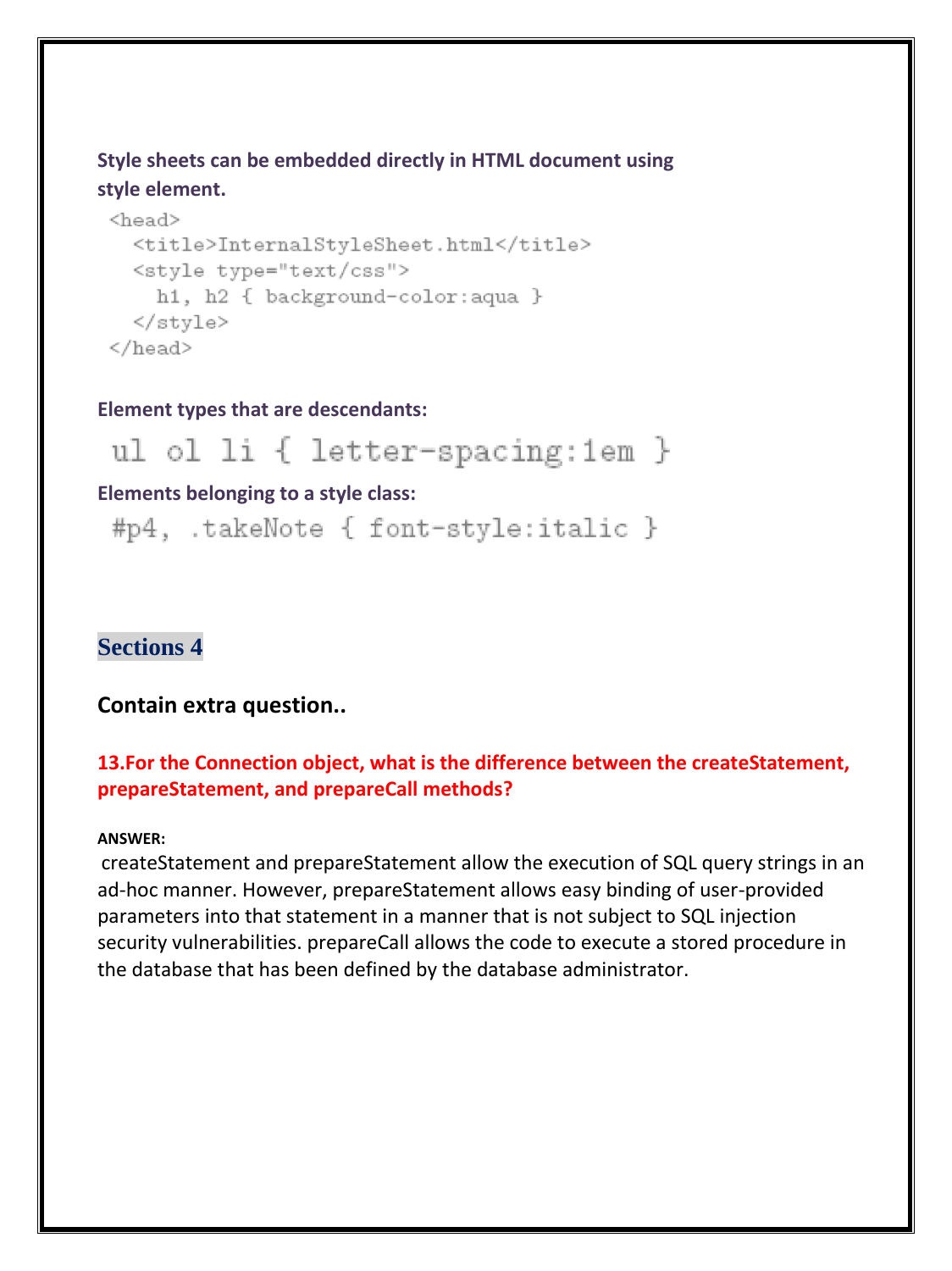### **14.On what basis are elements in forms mapped into the \$\_POST, \$\_GET, or \$\_REQUEST super global arrays?**

#### **ANSWER:**

The HTML attribute "name" is used to map elements into the superglobals. For example, <input type='text' id='foo' name='bar' /> would appear in \$ REQUEST using 'bar' as the index.

**15.Explain the difference between the '==' and the '===' operators. Given an example of two variables (\$a and \$b) such that \$a == \$b is true, but \$a === \$b is false.** 

#### **ANSWER:**

The  $==$  operator employs type juggling to do the comparison. However, the  $==$ operator not only compares values, but also types (i.e. no juggling is permitted). For example, when \$a=0 and \$b='0', then \$a==\$b will be true, but \$a===\$b is false because the types don't match.

## **16. In a web application, how is the execution of JavaScript fundamentally different than PHP?**

#### **ANSWER:**

JavaScript is executed in the browser on the user's machine. On the other hand, PHP executes on the server and produces the HTML and JavaScript that is sent to the user's machine.

# **17.How are the GET and POST methods of a web form different in how data is transmitted to the server?**

#### **ANSWER:**

In a GET method, parameters from a web form are encoded as part of the URL (for example http://mycompany.com/app/somePage.php?name=George&city=Columbus indicates that two parameters – name and city – are given). In a POST method, the parameters are put inside the body of the HTTP request and are not visible in URL bar of the browser.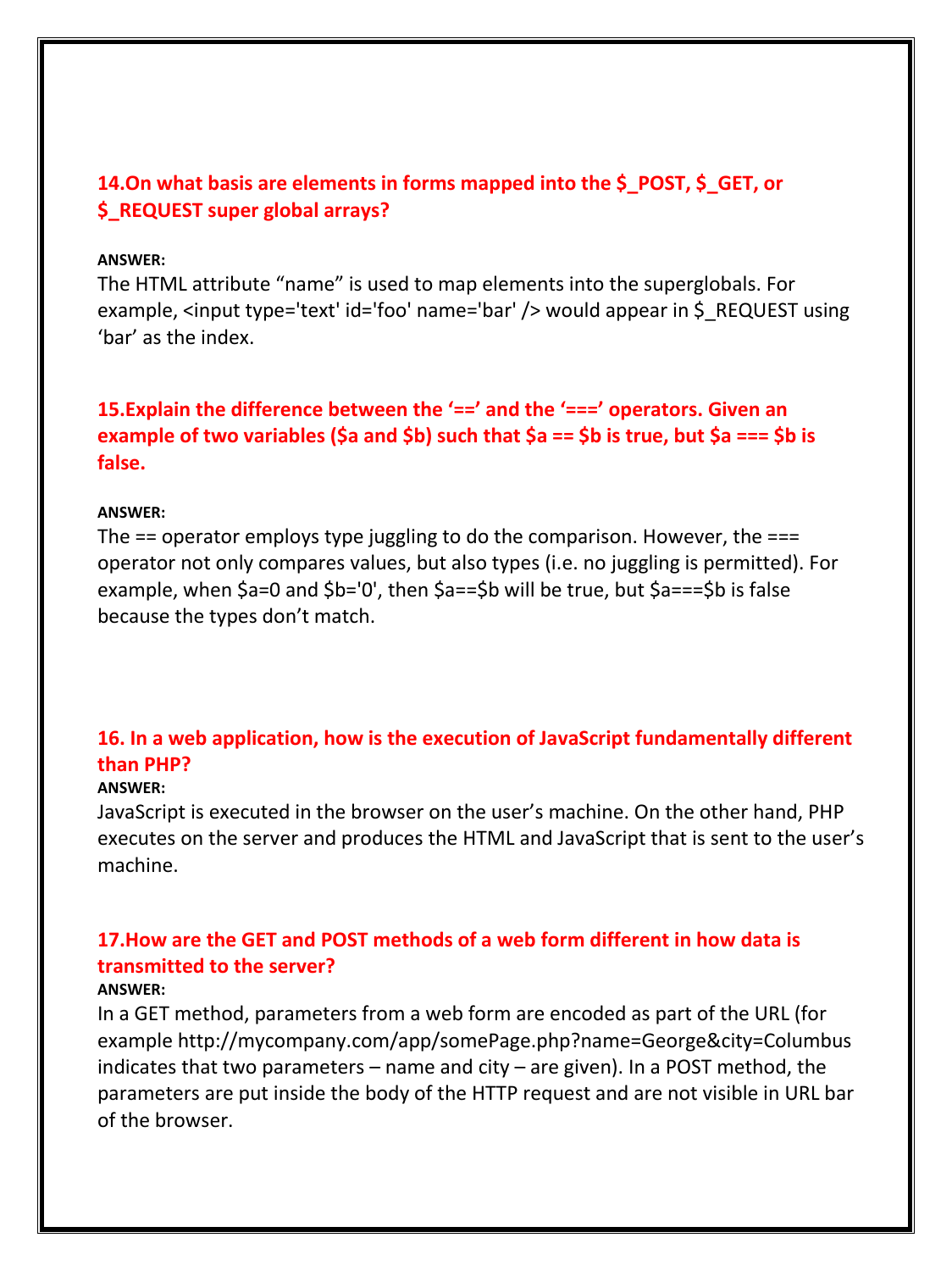### **18.How are single-quote strings different from double-quote strings in PHP? ANSWER:**

Single-quote strings do not perform variable interpolation or handle escape sequences. Double-quote strings are parsed and handle variable interpolation and escape sequences.

# **Sections 5**

**Contain long coding( check out the last revision and I hop that the long answer may contain the (XML assignment) and php revision array.**

**19.Create XML document to display the data of Book Store containing the books according to the following tree. Display the data of any 3 different books. Tree structure for the Book Store as follow:**



**<?xml version="1.0" encoding="ISO-8859-1"?> <bookstore> <book category="COOKING">**

```
 <title lang="en">Everyday Italian</title>
```

```
 <author>Giada De Laurentiis</author>
```

```
 <year>2005</year>
```

```
 <price>30.00</price>
```
**</book>**

**<book category="CHILDREN">**

```
 <title lang="en">Harry Potter</title>
```

```
 <author>J K. Rowling</author>
```

```
 <year>2005</year>
```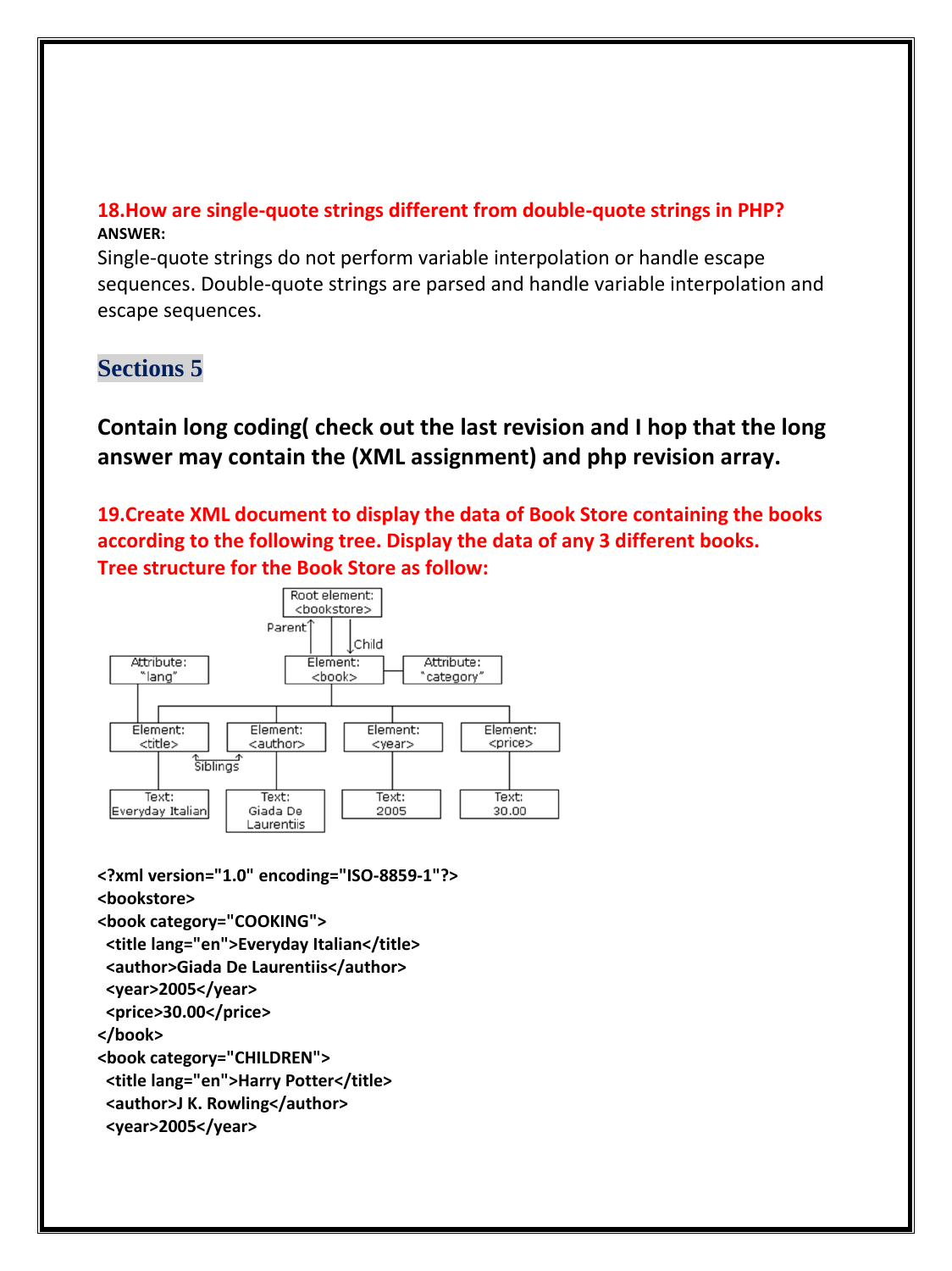```
 <price>29.99</price>
</book>
<book category="WEB">
  <title lang="en">XQuery Kick Start</title>
  <author>James McGovern</author>
  <author>Per Bothner</author>
  <author>Kurt Cagle</author>
  <author>James Linn</author>
  <author>Vaidyanathan Nagarajan</author>
  <year>2003</year>
  <price>49.99</price>
</book>
<book category="WEB">
  <title lang="en">Learning XML</title>
  <author>Erik T. Ray</author>
  <year>2003</year>
  <price>39.95</price>
</book>
</bookstore>
```
#### **20. Make a web page that contain 2 pages which ask the user to enter any number and get the squared of this number using PHP?**

```
\frac{1}{\log 2} index.php \left| \mathbf{x} \right| \frac{1}{\log 2} square.php \left| \mathbf{x} \right|Source History | Q B · 5 · Q 및 D 급 및 A 및 업 기 수 및 업 업 | O 디 | 설 급 G
           \texttt{<!DOCTYPE} html>
   1\begin{array}{c}\n2 \quad \Box \quad \text{chtm1} \\
3 \quad \Box \quad \text{ch}\n\end{array}<head>
                         <title></title>
  4<br>
5<br>
6<br>
7<br>
8<br>
7<br>
8<br>
94\overline{ }</head>
                <body>
                  \leq form method = "get" action = "square.php">
   \mathbf{8}\langleinput name = "square" type = "text" />
   \,91011\,\text{chr}/\text{ }12\langleinput name = "submit" type = "submit" />
 13
 14\,15\langle/form>
 16</body>
        \left| \frac{\langle \rangle \rangle}{\langle \rangle \rangle}17\,18
```